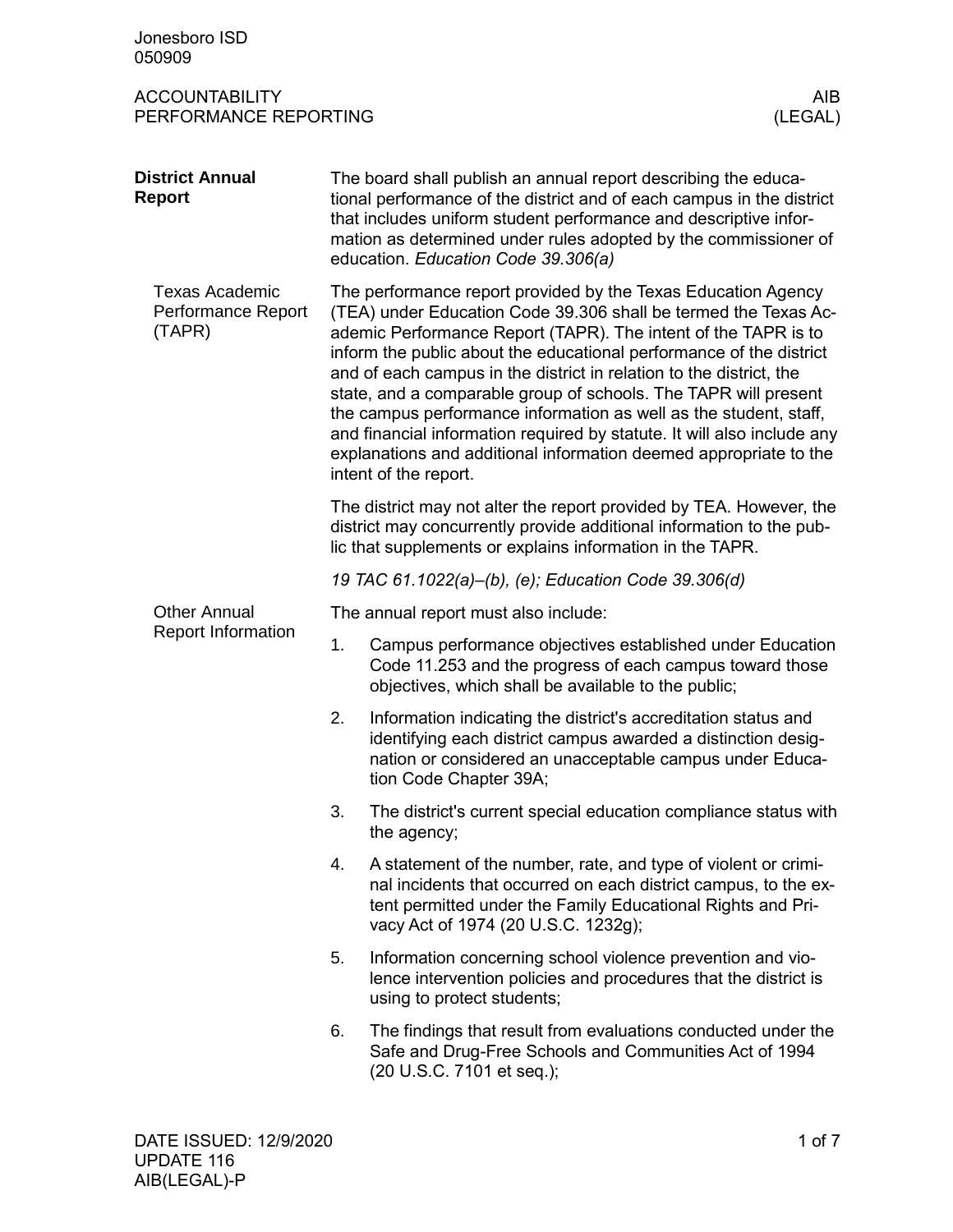- 7. Information received under Education Code 51.403(e) for each high school campus in the district, presented in a form determined by the commissioner; and
- 8. Progress of the district and each campus in the district toward meeting the goals set in the district's early childhood literacy and mathematics proficiency plans and college, career, and military readiness plans [see EA].

# *Education Code 39.306(a)*

The report must include a statement of the amount, if any, of the district's unencumbered surplus fund balance as of the last day of the preceding fiscal year and the percentage of the preceding year's budget that the surplus represents. *Education Code 39.306(g)*

The report must also include the number of school counselors providing counseling services at each campus. *Education Code 39.306(d-1)*

The report may include the following information:

- 1. Student information, including total enrollment, enrollment by ethnicity, socioeconomic status, and grade groupings and retention rates;
- 2. Financial information, including revenues and expenditures;
- 3. Staff information, including number and type of staff by sex, ethnicity, years of experience, and highest degree held; teacher and administrator salaries; and teacher turnover;
- 4. Program information, including student enrollment by program, teachers by program, and instructional operating expenditures by program; and
- 5. The number of students placed in a disciplinary alternative education program (DAEP) under Education Code Chapter 37.

*Education Code 39.306(e)*

Supplemental information to be included in the reports shall be determined by the board. *Education Code 39.306(b)*

The board shall hold a hearing for public discussion of the report. The board shall give notice of the hearing to property owners in the district and parents of and other persons standing in parental relation to a district student. The notice of hearing must include notice to a newspaper of general circulation in the district and notice to electronic media serving the district. *Education Code 39.306(c)* Public Hearing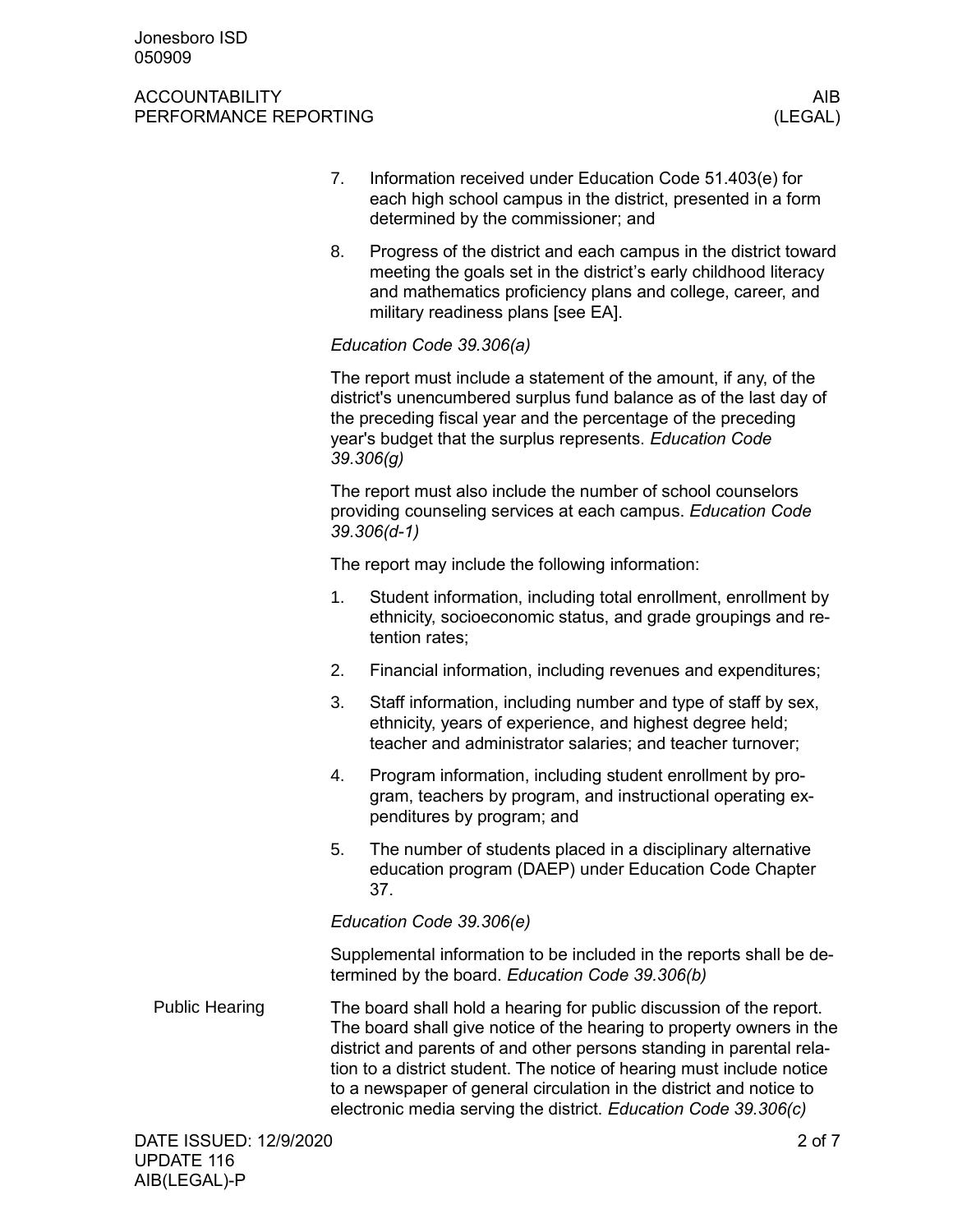| Jonesboro ISD<br>050909                        |                                                                                                                                                                                                                                                                                                                                                                                                                                                                                                                                                          |                 |
|------------------------------------------------|----------------------------------------------------------------------------------------------------------------------------------------------------------------------------------------------------------------------------------------------------------------------------------------------------------------------------------------------------------------------------------------------------------------------------------------------------------------------------------------------------------------------------------------------------------|-----------------|
| <b>ACCOUNTABILITY</b><br>PERFORMANCE REPORTING |                                                                                                                                                                                                                                                                                                                                                                                                                                                                                                                                                          | AIB.<br>(LEGAL) |
|                                                | A board shall hold a hearing for public discussion of the TAPR<br>within 90 days after the report is received from TEA. The hearing<br>may take place during a regularly scheduled or special meeting of<br>the board. 19 TAC 61.1022(c)                                                                                                                                                                                                                                                                                                                 |                 |
| Publication                                    | The TAPR must be published within two weeks after the public<br>hearing, in the same format as it was received from TEA. 19 TAC<br>61.1022(d)                                                                                                                                                                                                                                                                                                                                                                                                            |                 |
|                                                | The board shall disseminate the report by posting it on the district<br>website and in public places, such as each school office, local busi-<br>nesses, and public libraries. Education Code 39.306(c); 19 TAC<br>61.1022(f)                                                                                                                                                                                                                                                                                                                            |                 |
| <b>Report Uses</b>                             | The information in the annual report shall be a primary considera-<br>tion in district and campus planning. It shall also be a primary con-<br>sideration of the board in the evaluation of the performance of the<br>superintendent, and of the superintendent in the evaluation of the<br>performance of campus principals. Education Code 39.307                                                                                                                                                                                                      |                 |
| <b>Campus</b><br><b>Performance Report</b>     | Each school year, TEA shall prepare and distribute to each district<br>a report card for each campus. The campus report card distributed<br>by TEA shall be termed the "school" report card (SRC). The intent<br>of the SRC is to inform each student's parents or guardians about<br>the school's performance and characteristics. The SRC will present<br>the student, staff, financial, and performance information required<br>by statute, as well as any explanations and additional information<br>deemed appropriate to the intent of the report. |                 |
| <b>Distribution</b>                            | The district must disseminate each SRC within six weeks after the<br>SRC is received from TEA. The school may not alter the report pro-<br>vided by TEA; however, it may concurrently provide additional in-<br>formation to the parents or guardians that supplements or explains<br>information in the SRC.                                                                                                                                                                                                                                            |                 |
|                                                | The SRC must be distributed to the parent, guardian, conservator,<br>or other person having lawful control of each student at the cam-<br>pus. On written request, a district shall provide a copy of the SRC<br>to any other party.                                                                                                                                                                                                                                                                                                                     |                 |
|                                                | The campus administration may provide the SRC in the same<br>manner it would normally transmit official communications to par-<br>ents and guardians, such as including the SRC in a weekly folder<br>sent home with each student, mailing it to the student's residence,<br>providing it at a teacher-parent conference, enclosing it with the<br>student report card, or sending it via electronic mail.                                                                                                                                               |                 |
|                                                |                                                                                                                                                                                                                                                                                                                                                                                                                                                                                                                                                          |                 |

*Education Code 39.305; 19 TAC 61.1021*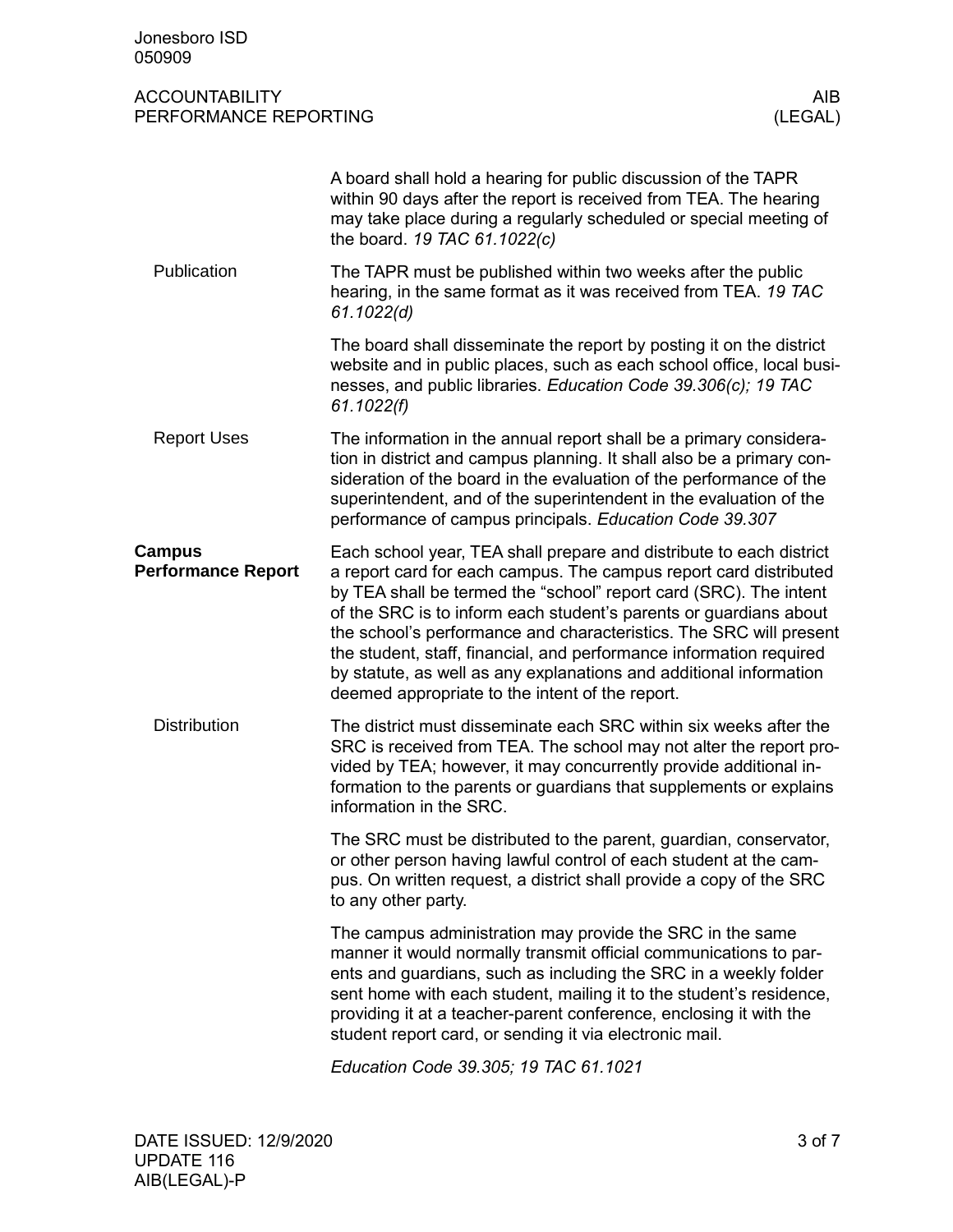| <b>Website Notices</b>                      | Not later than the tenth day after the first day of instruction of each<br>school year, a district that maintains an internet website shall make<br>the following information available:                                                                                                                                                                                                                                                                                                                                                                                                          |                                                                                                                                         |  |  |  |
|---------------------------------------------|---------------------------------------------------------------------------------------------------------------------------------------------------------------------------------------------------------------------------------------------------------------------------------------------------------------------------------------------------------------------------------------------------------------------------------------------------------------------------------------------------------------------------------------------------------------------------------------------------|-----------------------------------------------------------------------------------------------------------------------------------------|--|--|--|
|                                             | 1.                                                                                                                                                                                                                                                                                                                                                                                                                                                                                                                                                                                                | The information in the most recent campus report card for<br>each campus in the district;                                               |  |  |  |
|                                             | 2.                                                                                                                                                                                                                                                                                                                                                                                                                                                                                                                                                                                                | The information contained in the most recent performance re-<br>port for the district;                                                  |  |  |  |
|                                             | 3.                                                                                                                                                                                                                                                                                                                                                                                                                                                                                                                                                                                                | The most recent accreditation status and performance rating<br>of the district; and                                                     |  |  |  |
|                                             | 4.                                                                                                                                                                                                                                                                                                                                                                                                                                                                                                                                                                                                | A definition and explanation of each accreditation status,<br>based on commissioner rule.                                               |  |  |  |
|                                             |                                                                                                                                                                                                                                                                                                                                                                                                                                                                                                                                                                                                   | Education Code 39.362                                                                                                                   |  |  |  |
| <b>Student Performance</b><br><b>Report</b> | Each year, TEA shall report to a district whether each student fell<br>below, met, or exceeded the necessary target for improvement<br>necessary to be prepared to perform satisfactorily on, as applica-<br>ble, the grade five assessments, the grade eight assessments, and<br>the end-of-course assessments required for graduation. Education<br>Code 39.034, .302                                                                                                                                                                                                                           |                                                                                                                                         |  |  |  |
| <b>Notice to Parents</b>                    | The district a student attends shall provide a record of the annual<br>improvement information from TEA in a written notice to the stu-<br>dent's parent or other person standing in parental relationship. If a<br>student failed to perform satisfactorily on a state assessment, the<br>district shall include in the notice specific information relating to ac-<br>cess to online educational resources at the appropriate assess-<br>ment instrument content level, including educational resources and<br>assessment instrument questions and released answers. Educa-<br>tion Code 39.303 |                                                                                                                                         |  |  |  |
| Notice to Teachers<br>and Students          | A district shall prepare a report of the annual improvement infor-<br>mation and provide the report at the beginning of the school year<br>to:                                                                                                                                                                                                                                                                                                                                                                                                                                                    |                                                                                                                                         |  |  |  |
|                                             | 1.                                                                                                                                                                                                                                                                                                                                                                                                                                                                                                                                                                                                | Each teacher for all students, including incoming students,<br>who took a state assessment; and                                         |  |  |  |
|                                             | 2.                                                                                                                                                                                                                                                                                                                                                                                                                                                                                                                                                                                                | All students who were provided instruction by that teacher in<br>the subject for which the assessment instrument was adminis-<br>tered. |  |  |  |
|                                             | The report shall indicate whether the student performed satisfacto-<br>rily or, if the student did not perform satisfactorily, whether the stu-<br>dent met the standard for annual improvement.                                                                                                                                                                                                                                                                                                                                                                                                  |                                                                                                                                         |  |  |  |
|                                             | Education Code 39.304                                                                                                                                                                                                                                                                                                                                                                                                                                                                                                                                                                             |                                                                                                                                         |  |  |  |
|                                             |                                                                                                                                                                                                                                                                                                                                                                                                                                                                                                                                                                                                   |                                                                                                                                         |  |  |  |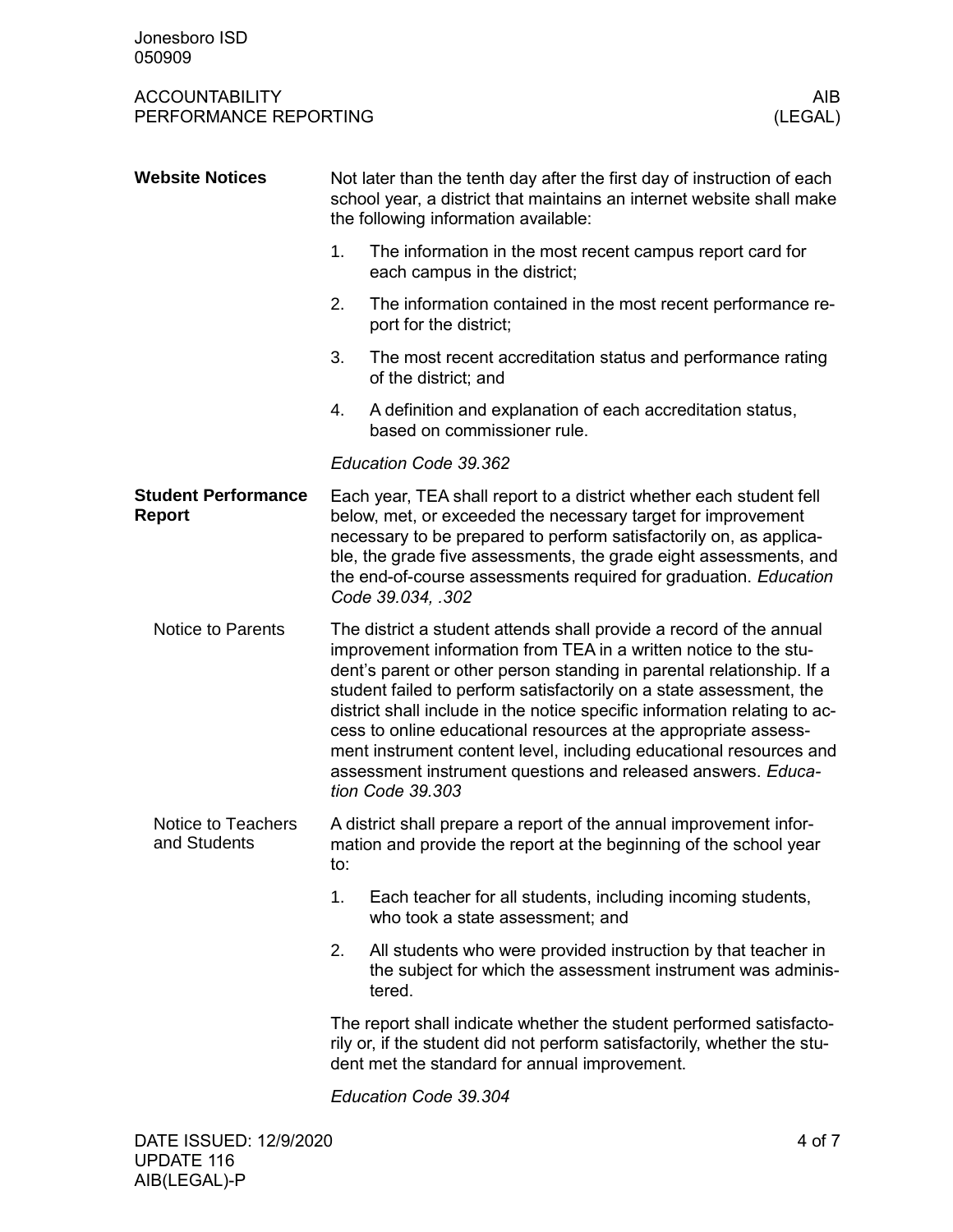| <b>Quality of Learning</b><br><b>Indicators</b> | The commissioner shall also adopt indicators of the quality of<br>learning for the purpose of preparing performance reports. Perfor-<br>mance on the indicators shall be evaluated in the same manner<br>provided for evaluation of the achievement indicators under Educa-<br>tion Code 39.053(c) [see Achievement Indicators, AIA]. |                                                                                                                                                                                                                                                                                                                                                                                                                                                                                                                                                                                                                          |  |
|-------------------------------------------------|---------------------------------------------------------------------------------------------------------------------------------------------------------------------------------------------------------------------------------------------------------------------------------------------------------------------------------------|--------------------------------------------------------------------------------------------------------------------------------------------------------------------------------------------------------------------------------------------------------------------------------------------------------------------------------------------------------------------------------------------------------------------------------------------------------------------------------------------------------------------------------------------------------------------------------------------------------------------------|--|
|                                                 | The quality of learning indicators must include:                                                                                                                                                                                                                                                                                      |                                                                                                                                                                                                                                                                                                                                                                                                                                                                                                                                                                                                                          |  |
|                                                 | 1.                                                                                                                                                                                                                                                                                                                                    | The percentage of graduating students who meet the course<br>requirements for the foundation high school program, the dis-<br>tinguished level of achievement under the foundation high<br>school program, and each endorsement described by Educa-<br>tion Code 28.025(c-1) [see EIF];                                                                                                                                                                                                                                                                                                                                  |  |
|                                                 | 2.                                                                                                                                                                                                                                                                                                                                    | The results of the SAT, ACT, and certified workforce training<br>programs;                                                                                                                                                                                                                                                                                                                                                                                                                                                                                                                                               |  |
|                                                 | 3.                                                                                                                                                                                                                                                                                                                                    | For students who have failed to satisfy the state standard on<br>an assessment, the performance of those students on subse-<br>quent assessments, aggregated by grade level and subject<br>area;                                                                                                                                                                                                                                                                                                                                                                                                                         |  |
|                                                 | 4.                                                                                                                                                                                                                                                                                                                                    | For each campus, the number of students, disaggregated by<br>major student subpopulations, who take courses under the<br>foundation high school program and take additional courses<br>to earn an endorsement, disaggregated by type of endorse-<br>ment;                                                                                                                                                                                                                                                                                                                                                                |  |
|                                                 | 5.                                                                                                                                                                                                                                                                                                                                    | The percentage of students, aggregated by grade level, pro-<br>vided accelerated instruction under after unsatisfactory perfor-<br>mance on a state assessment; the results of assessment in-<br>struments administered under the accelerated instruction<br>program; the percentage of students promoted through the<br>grade placement committee process; the subject of the as-<br>sessment instrument on which each student failed to perform<br>satisfactorily under each performance standard; and the per-<br>formance of those students in the school year following that<br>promotion on the state assessments; |  |
|                                                 | 6.                                                                                                                                                                                                                                                                                                                                    | The percentage of students of limited English proficiency ex-<br>empted from the administration of an assessment;                                                                                                                                                                                                                                                                                                                                                                                                                                                                                                        |  |
|                                                 | 7.                                                                                                                                                                                                                                                                                                                                    | The percentage of students in a special education program<br>assessed through alternative assessment instruments;                                                                                                                                                                                                                                                                                                                                                                                                                                                                                                        |  |
|                                                 | 8.                                                                                                                                                                                                                                                                                                                                    | The percentage of students who satisfy the college readiness<br>measure;                                                                                                                                                                                                                                                                                                                                                                                                                                                                                                                                                 |  |
|                                                 |                                                                                                                                                                                                                                                                                                                                       | The measure of pregress toward dual longuage proficiency                                                                                                                                                                                                                                                                                                                                                                                                                                                                                                                                                                 |  |

9. The measure of progress toward dual language proficiency for students of limited English proficiency;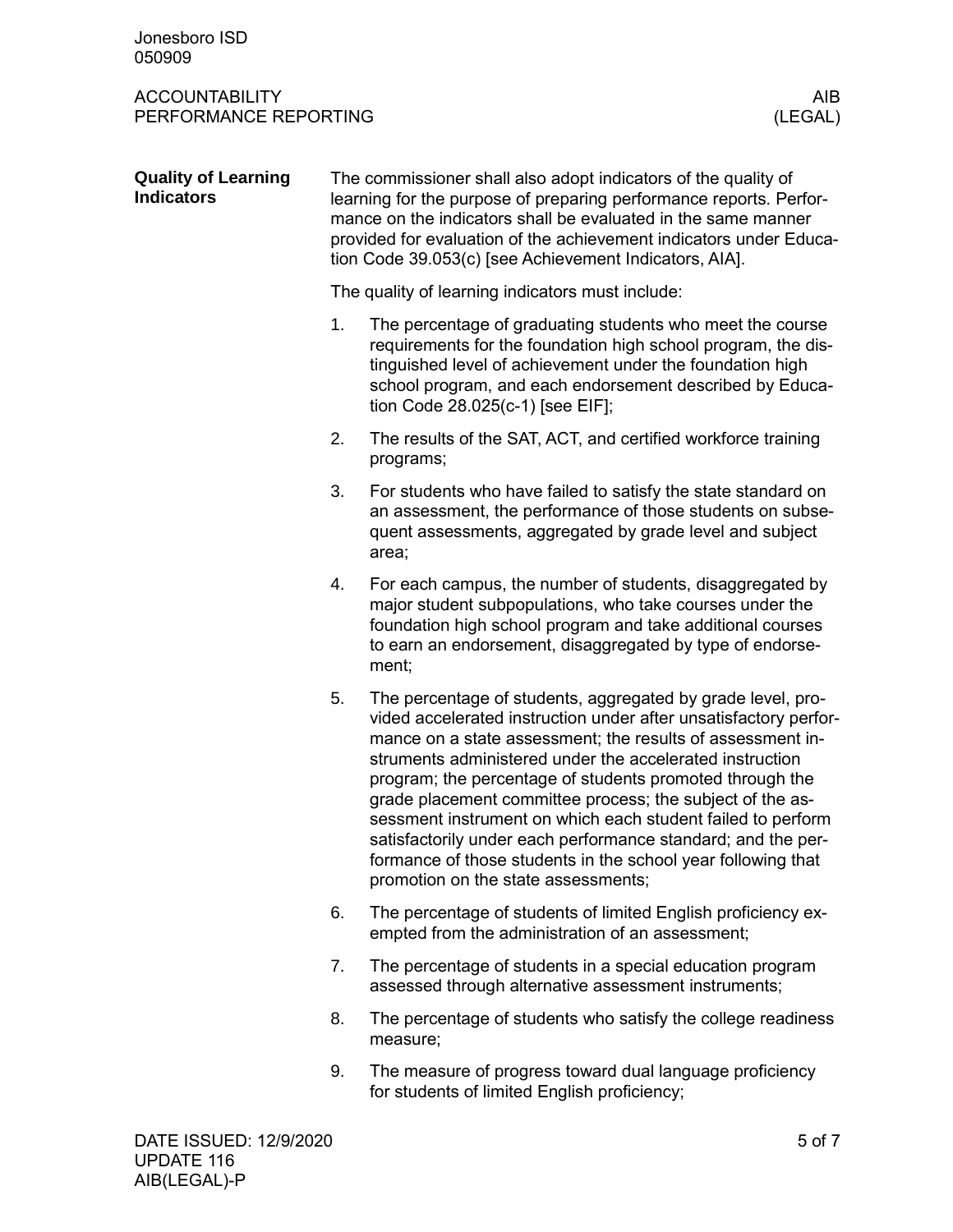|                                                      | 10.                                                                                                                                                                                                                                                                                                                                                                                                                                                                                                                              | The percentage of students who are not educationally disad-<br>vantaged;                                                                                                                                  |  |  |
|------------------------------------------------------|----------------------------------------------------------------------------------------------------------------------------------------------------------------------------------------------------------------------------------------------------------------------------------------------------------------------------------------------------------------------------------------------------------------------------------------------------------------------------------------------------------------------------------|-----------------------------------------------------------------------------------------------------------------------------------------------------------------------------------------------------------|--|--|
|                                                      | 11.                                                                                                                                                                                                                                                                                                                                                                                                                                                                                                                              | The percentage of students who enroll and begin instruction<br>at an institution of higher education in the school year follow-<br>ing high school graduation; and                                        |  |  |
|                                                      | 12.                                                                                                                                                                                                                                                                                                                                                                                                                                                                                                                              | The percentage of students who successfully complete the<br>first year of instruction at an institution of higher education<br>without needing a developmental education course.                          |  |  |
|                                                      | Education Code 39.301                                                                                                                                                                                                                                                                                                                                                                                                                                                                                                            |                                                                                                                                                                                                           |  |  |
| <b>Results Driven</b><br><b>Accountability (RDA)</b> | In accordance with Education Code 7.028(a), the purpose of the<br>Results Driven Accountability (RDA) framework is to evaluate and<br>report annually on the performance of districts for certain popula-<br>tions of students included in selected program areas. The perfor-<br>mance of a district is included on the RDA report through indicators<br>of student performance and program effectiveness and corre-<br>sponding performance levels established by the commissioner. 19<br>TAC 97.1005; Education Code 7.028(a) |                                                                                                                                                                                                           |  |  |
| <b>Federal Report Card</b>                           | A district that receives Title I funding shall prepare and disseminate<br>an annual federal report card that includes information on the dis-<br>trict as a whole and each school within the district.                                                                                                                                                                                                                                                                                                                           |                                                                                                                                                                                                           |  |  |
| Implementation                                       | The federal report card shall be concise; presented in an under-<br>standable and uniform format, and to the extent practicable, in a<br>language that parents can understand; and accessible to the pub-<br>lic, which shall include placing the report card on the district's web-<br>site. If the district does not operate a website, the information in the<br>report card must be provided to the public in another manner deter-<br>mined by the district.                                                                |                                                                                                                                                                                                           |  |  |
| Minimum<br>Requirements                              | The federal report card shall include the information required in the<br>annual state report card described at 20 U.S.C. 6311(h)(1)(C), as<br>applied to the district and each school served by the district, includ-<br>ing:                                                                                                                                                                                                                                                                                                    |                                                                                                                                                                                                           |  |  |
|                                                      | 1.                                                                                                                                                                                                                                                                                                                                                                                                                                                                                                                               | In the case of the district, information that shows how stu-<br>dents served by the district achieved on state academic as-<br>sessments compared to students in the state as a whole;                    |  |  |
|                                                      | 2.                                                                                                                                                                                                                                                                                                                                                                                                                                                                                                                               | In the case of a school, information that shows how the<br>school's students' achievement on state academic assess-<br>ments compared to students served by the district and the<br>state as a whole; and |  |  |